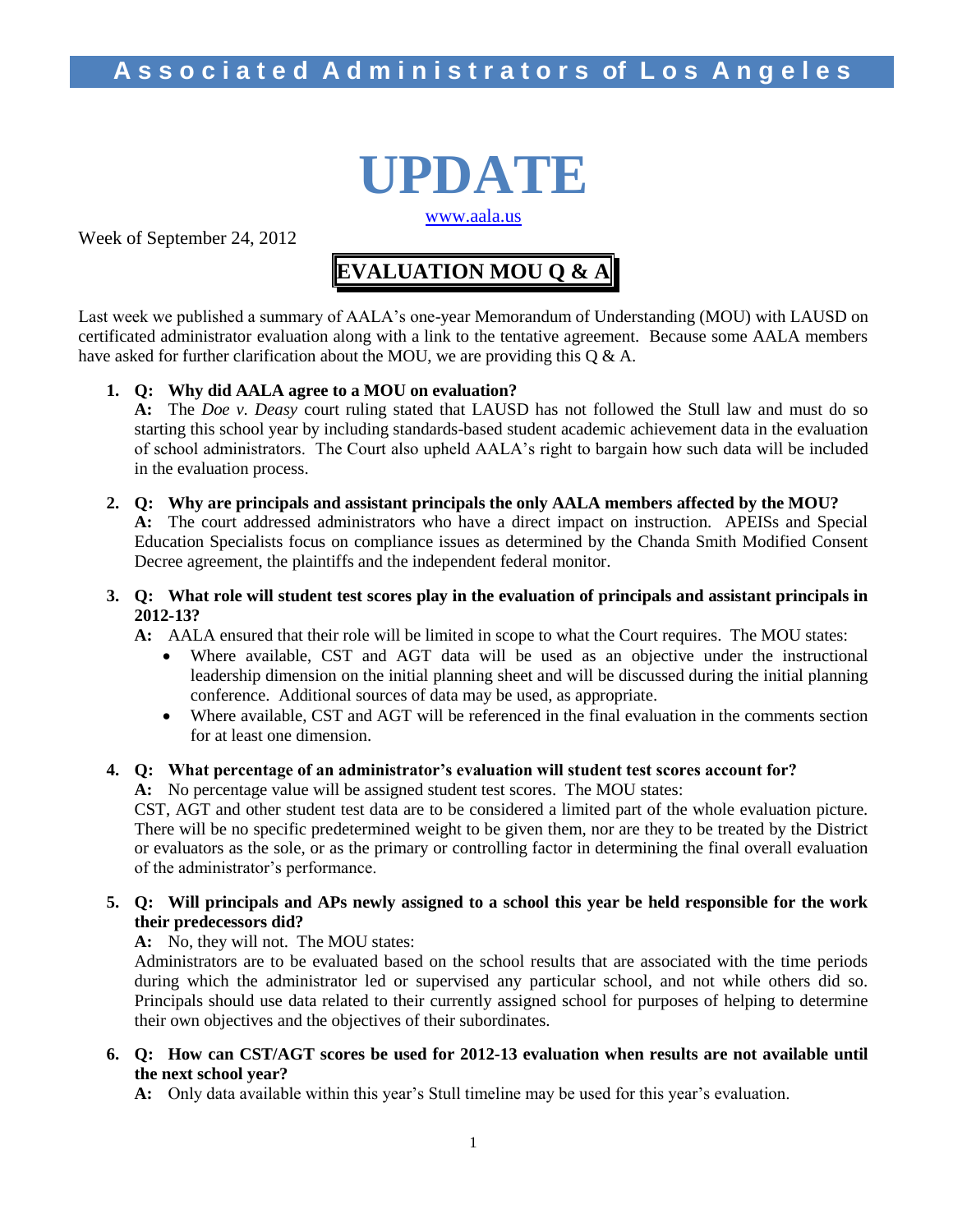### *MOU FAQ (Cont.)*

#### **7. Q: My school does not have CST/AGT data. What other data may be used?**

**A:** The MOU provides examples of such data (e.g., attendance rates, ELL and SEL reclassification rates, graduation/dropout rates, formative assessment data such as periodic assessments and DIBELS, schooldesigned standards-based student assessment data).

#### **8. Q: Will the MOU change the current AALA-LAUSD contract?**

**A:** There has been no change to Article VII of the AALA-LAUSD collective bargaining agreement, which addresses evaluation. AALA members retain all rights and protections provided by the contract.

#### **9. Q: What impact will the MOU have on the authorized Stull timeline dates?**

**A:** The evaluation timelines in the current agreement may be revised, if necessary, based upon training needs. For those who have already completed initial planning sheets and conferences, it is possible for an objective to be added or modified to address student test data.

#### **10. Q: How will the District ensure that consistent and coherent training occurs in all ESCs?**

**A:** By agreeing to the MOU, the District has made a commitment to do so.

#### **11. Q: How will the impact of this MOU be evaluated?**

- **A:** Evaluation will be conducted in three ways, as explained in the MOU:
	- Participants confidentially will evaluate all training sessions. These evaluations will be provided to AALA.
	- An AALA advisory committee will make suggestions to improve the evaluation process. These ideas will be shared with AALA members and with District senior staff during AALA's monthly meetings.
	- Participating administrators will be surveyed confidentially in April 2013 regarding the effectiveness of the evaluation process this year.

#### **12. Q: How will AALA members be evaluated next year, in 2013-14?**

**A:** We do not know yet. AALA will commence negotiations later this month. Additionally, we will negotiate regarding the responsibilities and working conditions of instructional directors and school- site administrators related to:

- The pilot teacher evaluation project this year.
- The pilot administrator evaluation project this year.

If you have additional questions regarding the MOU on evaluation, feel free to email the AALA office. Please read the *Update* regularly for information on negotiations as they proceed.

# **AALA PAC UPDATE**

The PAC Steering Committee voted to recommend that the PAC Council support both Proposition 30 and 38. The PAC Council will make its decision on Oct. 4, 2012, at AALA's Representative Assembly meeting. The PAC Steering Committee also voted to recommend opposition to Proposition 32. To read summaries of each proposition, prepared by the Attorney General, please visit the following websites:

- Proposition  $30$ —<http://vig.cdn.sos.ca.gov/2012/general/pdf/30-title-summ-analysis.pdf>
- Proposition  $38$ —<http://vig.cdn.sos.ca.gov/2012/general/pdf/38-title-summ-analysis.pdf>
- Proposition 32—<http://vig.cdn.sos.ca.gov/2012/general/pdf/32-title-summ-analysis.pdf>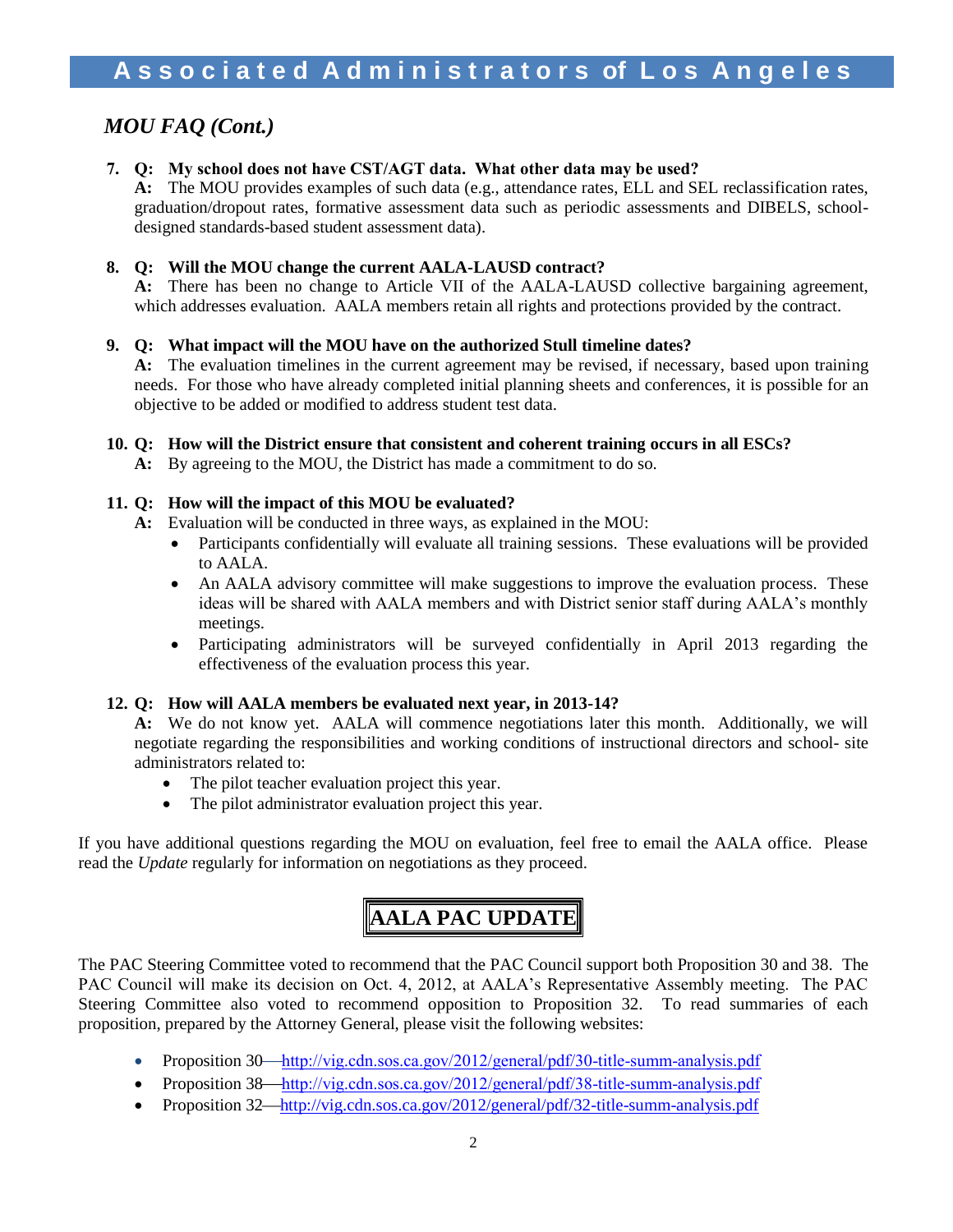## **HEALTH BENEFITS FAQ**

#### *Topic: Flu Season and the Best Way to Protect Against Flu*

#### **I'm healthy and seldom get sick. Why do I need protection against the flu?**

According to the Centers for Disease Control and Prevention (CDC), between October and May (flu season) flu viruses are circulating in the population. The best way to reduce your chances of getting seasonal flu is to get vaccinated against the flu.

#### **What influenza viruses do flu vaccines protect against?**

Each year, a special CDC committee reviews data on influenza incidence and makes recommendations. This year's vaccine offers protection against three influenza viruses shown to be most common. They include influenza B viruses, influenza A (H1N1) viruses, and influenza A (H3N2) viruses. Although the vaccine protects against the same viruses as 2011, the viruses used to make this year's vaccine are different.

#### **Who should get vaccinated?**

The CDC recommends that everyone from 6 months of age should be vaccinated, including people over 65 years of age, those with high risk of complications if they get sick with the flu, those with asthma, diabetes, and chronic lung disease and people who live with and care for others who are at high risk of developing complications.

#### **Are there people who shouldn't get vaccinated?**

Yes. People should consult their physician about getting vaccinated if they:

- Have an allergy to chicken eggs.
- Previously had severe reaction to an influenza vaccination.
- Currently have a moderate to severe illness.
- Have a history of Guillain-Barre Syndrome.

#### **I was vaccinated last year. If the protection is the same as last year, do I need another vaccination this year?**

Although multiple studies have been conducted to measure how long a flu vaccine remains effective, there are no definitive results, except that effectiveness can vary from year to year and among different age and risk groups. The CDC recommends that everyone get vaccinated against the flu each year.

#### **Are there potential side effects from the vaccination?**

Yes, you may experience some minor side effects. These may include soreness, redness or swelling at the shot site, low grade fever and/or aches. Keep in mind that the viruses in the flu shot are killed so that you cannot contact the flu from the vaccination.

#### **Where can I get a flu vaccine?**

Members of Anthem Blue Cross (EPO and HMO), Health Net and UnitedHealthcare (formerly SecureHorizons) should contact their primary care physician about getting a flu shot. Kaiser members may walk into a seasonal flu shot clinic. Clinic locations are available on the Kaiser Permanente website.

Visit the CDC website at [http://www.cdc.gov/flu/protect/keyfacts.htm,](http://www.cdc.gov/flu/protect/keyfacts.htm) for additional information on flu shots.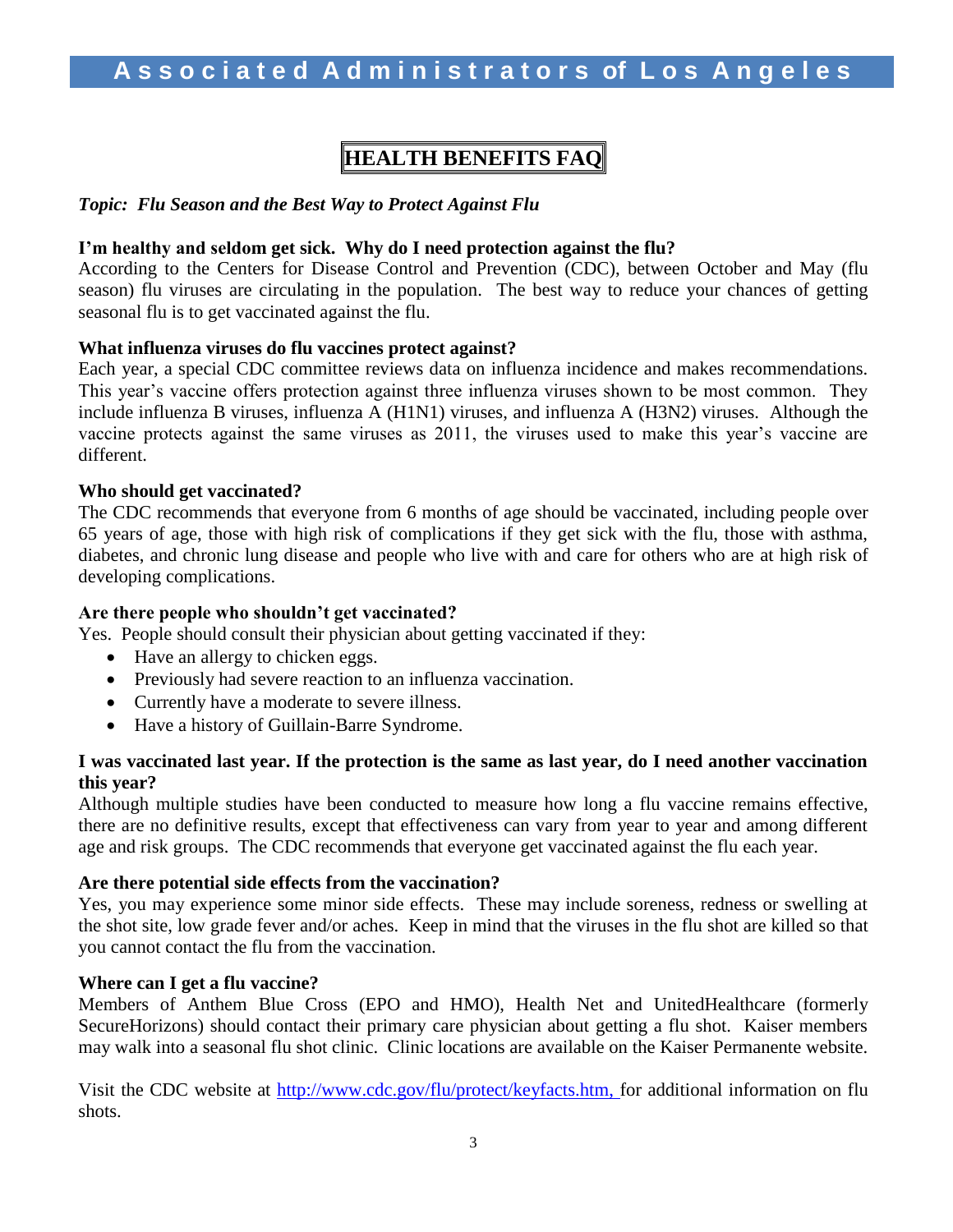*Legal Brief*

### **PROCESSING RECORDS REQUESTS FOR DEFERRED ACTION FOR CHILDHOOD ARRIVALS**

Many District schools have received requests for records by current and former students interested in the Deferred Action for Childhood Arrivals (DACA) process. Below is a brief overview of the law and the District's efforts to assist in the processing of these requests.

On June 15, 2012, the Secretary of Homeland Security announced that certain individuals who came to the United States as children and meet several key guidelines may request consideration of deferred action for a period of two years, subject to renewal, and would then be eligible for work authorization. Deferred action is a discretionary determination to defer removal (deportation) action of an individual as an act of prosecutorial discretion. Deferred action does not provide an individual with lawful status. Effective August 15, 2012, the U.S. Citizenship and Immigration Services (USCIS) began accepting applications for Deferred Action for Childhood Arrivals.

The criteria for consideration for deferred action include if the applicant:

- 1. Was under the age of 31 as of June 15, 2012;
- 2. Came to the United States before reaching his/her 16th birthday;
- 3. Has continuously resided in the United States since June 15, 2007, up to the present time;
- 4. Was physically present in the United States on June 15, 2012, and at the time of making request for consideration of deferred action with USCIS;
- 5. Entered without inspection before June 15, 2012, or lawful immigration status has expired as of June 15, 2012;
- 6. Is currently in school, has graduated or obtained a certificate of completion from high school, has obtained a general education development (GED) certificate or is an honorably discharged veteran of the Coast Guard or Armed Forces of the United States; and
- 7. Has not been convicted of a felony, significant misdemeanor, three or more other misdemeanors and does not otherwise pose a threat to national security or public safety.

Additionally, applicants must be at least 15 years of age or older at the time of filing. Based on the criteria listed above, students or former students born after June 15, 1981, may be eligible for consideration.

The District has developed a centralized process for these requests which is outlined in Reference Guide No. 5826.1, *Requests for Records for Deferred Action for Childhood Arrivals*. Additional information may be found at [http://home.lausd.net/apps/news/show\\_news.jsp?REC\\_ID=262597&id=0](http://home.lausd.net/apps/news/show_news.jsp?REC_ID=262597&id=0)

*This LAUSD Legal Brief is for information only and does not constitute legal advice. Please contact the Office of the General Counsel to determine how this information may apply to your school's specific facts and circumstances.*

4 Information about the process and assistance with the application will be provided.A free DACA clinic for the Northeast San Fernando Valley community will be offered on Saturday, September 22, 2012, at Panorama High School from 11:00 a.m. – 4:00 p.m.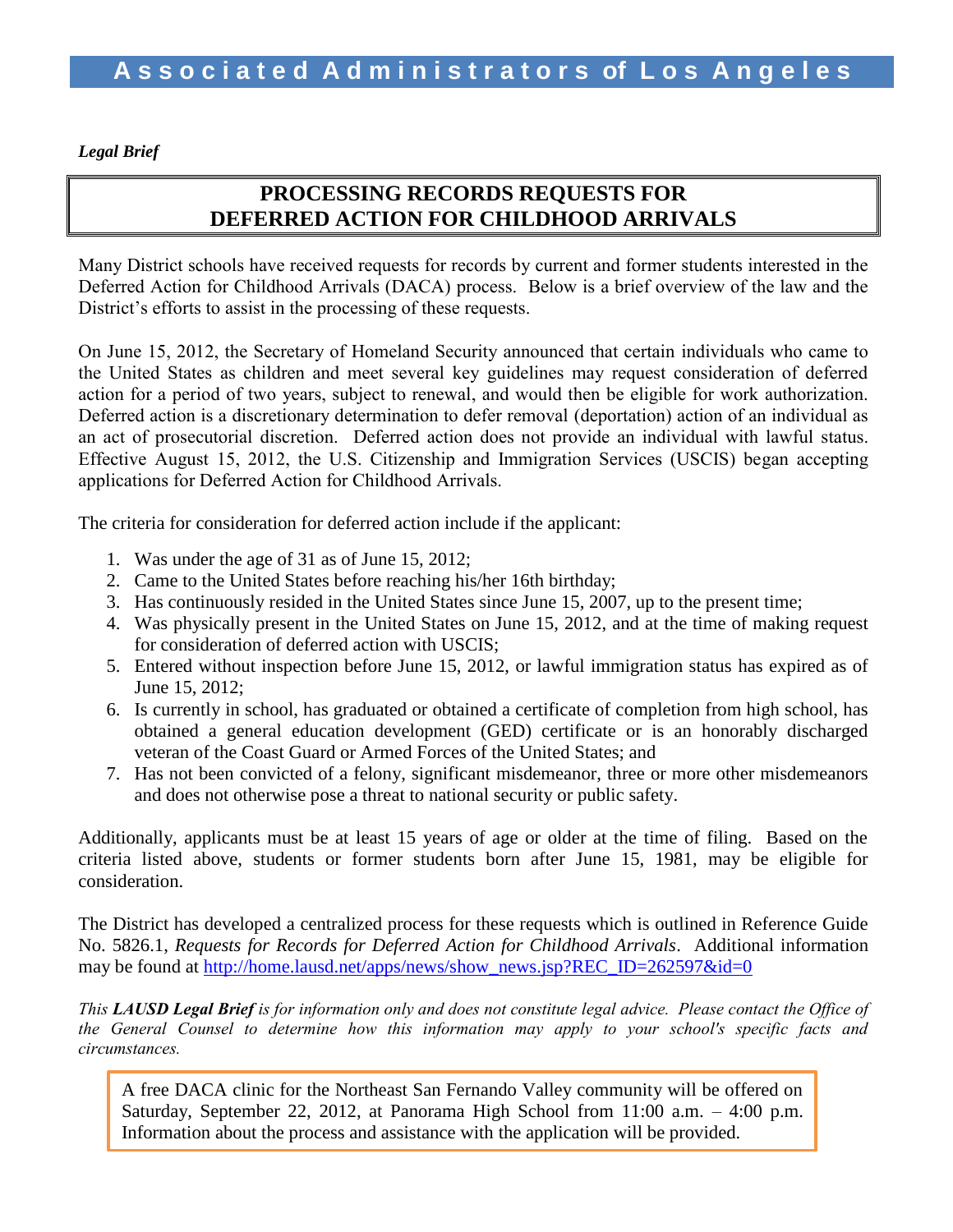### **SUMMARY OF AB 340, THE CALIFORNIA PUBLIC EMPLOYEES' PENSION REFORM ACT OF 2013 AND ITS IMPACT ON CALPERS MEMBERS\***

| <b>Reform Title</b>              | <b>Summary</b>                   | <b>Impact</b>                      | <b>Applies to:</b> |
|----------------------------------|----------------------------------|------------------------------------|--------------------|
| Reduced Benefit Formulas &       | Changes retirement age and       | Current rate is 2% at 55 with a    | New members        |
| <b>Increased Retirement Ages</b> | formula to 2% at 62 with         | maximum of 2.5% at 63.             |                    |
|                                  | maximum of 2.5% at age 67.       |                                    |                    |
| Places a Cap on                  | Caps the annual salary that      | Will significantly impact those    | New members        |
| Compensation used to             | counts towards final             | earning over \$110,100 (Social     |                    |
| Calculate a Defined Benefit      | compensation at \$110, 100 for   | Security participants) or          |                    |
|                                  | those who participate in Social  | \$132,120 (no Social Security).    |                    |
|                                  | Security.                        |                                    |                    |
| <b>Equal Sharing of Pension</b>  | Employees shall pay at least     | Between January 1, 2013, and       | Current and        |
| Costs                            | 50% of the normal costs of the   | December 31, 2017, the             | new members        |
|                                  | pension and employers may        | employer and employee              |                    |
|                                  | not pay any portion of that      | organization may mutually agree    |                    |
|                                  | 50%.                             | to cost share; after that date the |                    |
|                                  |                                  | employer may require               |                    |
|                                  |                                  | employees to pay 50%.              |                    |
| Prohibits the Purchase of Air    | Employees can no longer          | All purchases must be made         | Current and        |
| Time                             | purchase nonqualified service.   | prior to January 1, 2013.          | new members        |
| Requires Three-Year Final        | Final compensation will be       | Currently school employees can     | New members        |
| Compensation                     | based on the highest average     | use their highest consecutive 12-  |                    |
|                                  | annual compensation during a     | month salary to compute final      |                    |
|                                  | consecutive 36 month period.     | compensation.                      |                    |
| <b>Limits Post-Retirement</b>    | Limits PERS retirees from        | Eliminates exemptions.             | Current and        |
| Earnings                         | working more than 960 hours      |                                    | new members        |
|                                  | or 120 days per year for any     |                                    |                    |
|                                  | public employer in the same      |                                    |                    |
|                                  | system.                          |                                    |                    |
| <b>Felons Forfeit Pensions</b>   | Certain specified pensions and   |                                    | Current and        |
|                                  | related benefits will be         |                                    | new members        |
|                                  | forfeited if employees are       |                                    |                    |
|                                  | convicted of a felony related to |                                    |                    |
|                                  | their official duties.           |                                    |                    |

*\*This table only highlights key provisions of the Reform Act; for a complete summary, visi[t www.calpers.com.](http://www.calpers.com/)*

# **THANK YOU, DR. DEASY!**

**Superintendent John Deasy** recently sent this memo to senior staff. We appreciate his responsiveness.

*Dear Executive Staff,*

*A number of concerns have come to my attention pertaining to our constituents being unable to receive support due to staff absences. As a reminder, when employees are on furlough/vacation or other absence, out-of-office voice messages and -email messages should indicate such absence, an expected return date and most importantly, who should be contacted in their absence.*

*Please ensure this requirement is communicated to your respective employees.*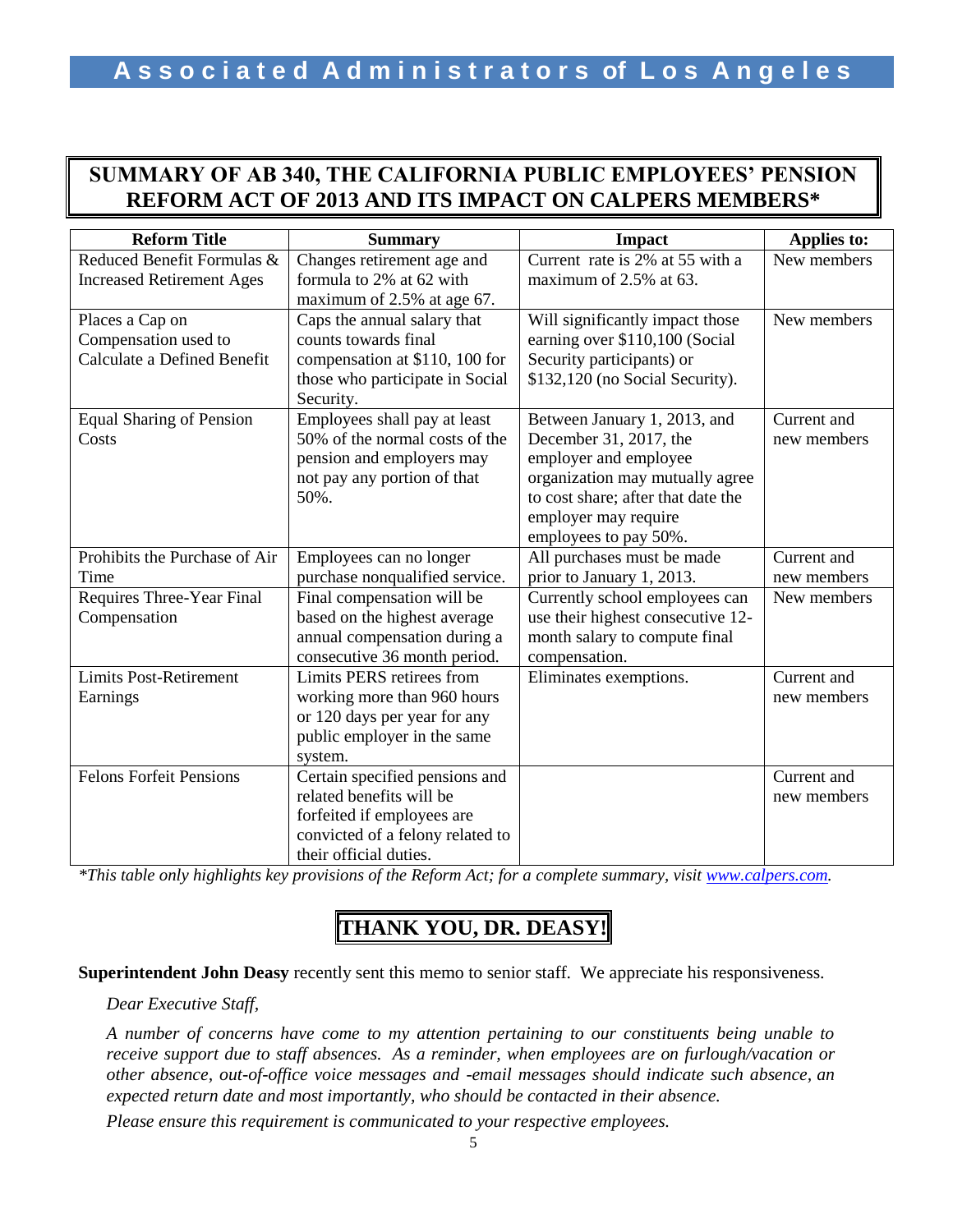### **SCHOOL SUSPENSIONS—IN THE NEWS**

In the past few months, much has been written about the use of suspension as a method of school discipline and several pieces of legislation are on **Governor Brown's** desk awaiting his approval. The legislation is a response to the release of reports and data that have shown that California has one of the highest rates of suspension in the nation. In addition, data reported to the U.S. Department of Education show that minority and special education students are consistently and disproportionately subject to suspension throughout the country, with Latino and African American students receiving the highest percentage of suspensions. For example, while 7.1 percent of all California students were suspended from school at least once during the 2009-10 school year, the rate was as high as 18 percent among blacks, 11 percent among American Indians and 13.4 percent for students with disabilities. The LAUSD suspended 5.9 percent of all students. But the suspension rate among black males, 23 percent, was more than four times the rate among white males, 5 percent. While rates were lower among females, those who were black, American Indian or Latino still faced greater risk for suspension than their white counterparts. Similar disparities exist between students with and without disabilities. Black males with disabilities experienced the highest suspension rates of any demographic group in the state. In fact, a recent survey by EdSource, an independent, nonprofit research and policy organization, found that officials in 210 out of 315 California school districts expressed concern that their school discipline policies were having a "differential impact on students from different racial and ethnic backgrounds."

More than 42 percent of suspensions in California are for *defiance*, or any behavior that disrupts class, and critics say it's a catchall that needs to be eliminated because it's overused for trivial offenses, disproportionately used against black and Latino boys and alienates the students who need most to stay in school. Few respondents in the EdSource survey [\(http://www.edsource.org/disciplinesurvey\)](http://www.edsource.org/disciplinesurvey) felt that their districts had a clear definition of willful defiance and acknowledged that it clearly is difficult to improve achievement when some students are spending too much time out of the classroom. Research shows that the frequent use of suspension is not effective in helping schools provide safe and productive educational environments for either suspended students or their classmates. Schools with higher suspension rates also [tend to have lower ratings](http://civilrightsproject.ucla.edu/research/k-12-education/school-discipline/suspended-education-urban-middle-schools-in-crisis) in academic quality and school climate. However, this is not to say that out-of-school suspensions are not sometimes necessary, especially when the safety of other students and school employees is at risk; they should, though, be the method of last resort.

LAUSD's new Discipline Foundation Policy is an effort to encourage alternative methods to discipline students and the work is beginning to show some positive results. Alternatives being used stress a schoolwide discipline policy that focuses on positive behavior support—less punitive and emphasizing restorative justice, counseling and referrals to social services. This approach is supported by the U.S. Department of Education and is being adopted by many other California school districts. Training is currently being held on the new policy for administrators and we strongly support this effort on the part of the District. Changing the focus of discipline methods from punitive to positive behavior support can only improve the climate of the school and culture of the entire District.

Current legislation regarding suspensions and expulsion awaiting the Governor's signature includes:

- AB 1235—requires the State Superintendent of Public Instruction and the California Department of Education to provide training and technical assistance to districts on the implementation of evidence-based school-wide strategies.
- AB 2242—prohibits pupils who disrupt school activities or willfully defy school authorities from being suspended or expelled for extended periods of time.
- AB 2537—gives the school the discretion to not suspend or expel a student in certain circumstances (possession of an over-the-counter or physician-prescribed medication or possession of an imitation firearm).
- AB 1729—requires that administrators use in-school or out-of-school suspension or expulsion only after other means of correction have failed.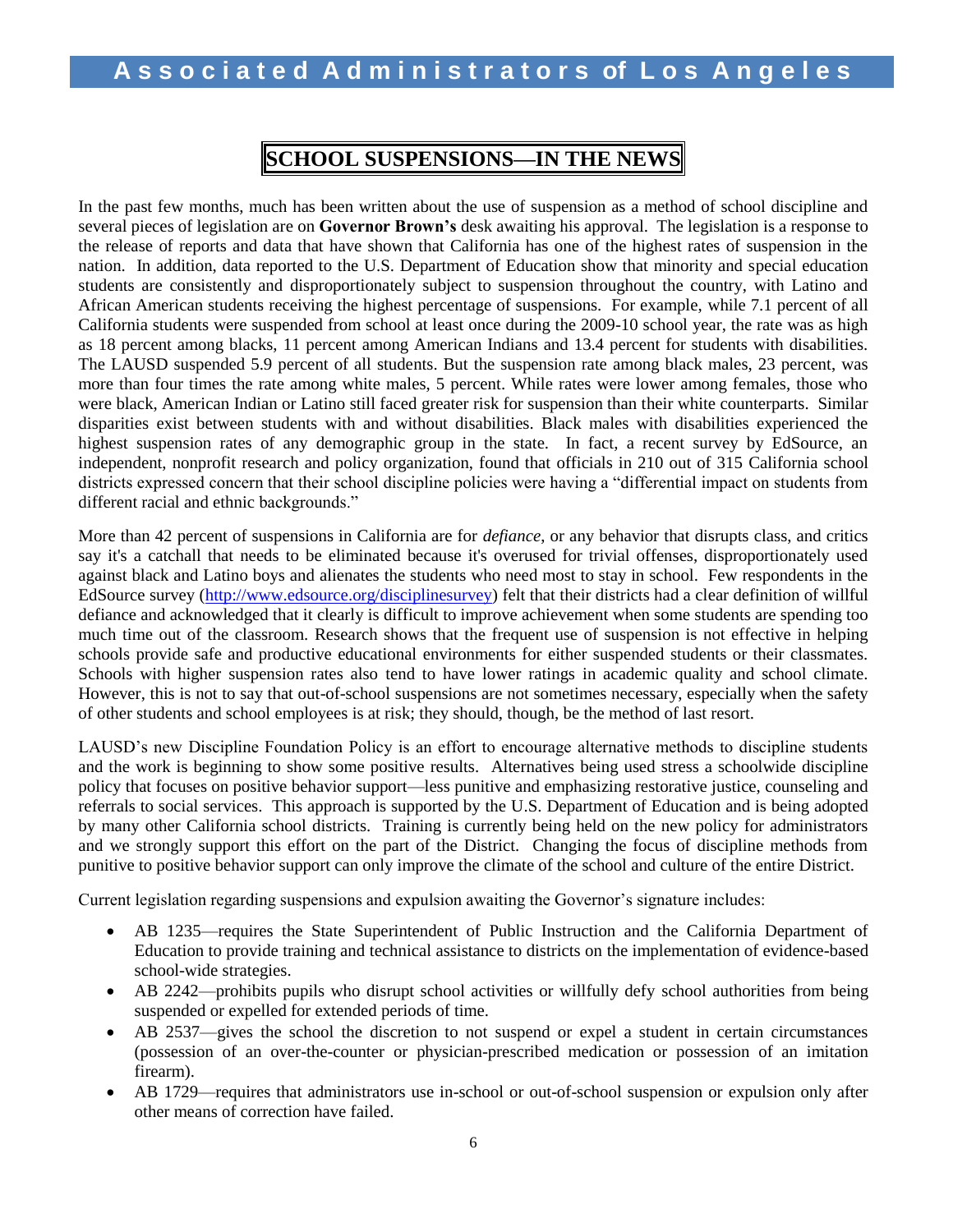### **AGREEMENT REACHED WITH SHARYN HOWELL**

After meeting with **Dr. Judith Perez** and **Dan Isaacs**, **Sharyn Howell**, Executive Director of Special Education, is providing the following information. We thank her for her prompt response.

- (1) The professional development/meetings that were scheduled beyond the regular work day for our APEISs have been canceled and administrators reminded of the appropriate schedules for such activities.
- (2) We are drafting a brief article about the colocation of special education centers and general education sites for information to AALA.
- (3) We are drafting a brief description of APEIS responsibilities and duties.
- (4) We are submitting a description of MCD clerks and the norming of these positions at schools to assist with special education duties.

# **WE GET LETTERS**

AALA thanks this anonymous APEIS.

*"We receive letters" Hallelujah!!!!!!!!!!!!!!!!!!!!!*

*I am so grateful and indebted to the APEIS who took the time (of which we have so precious little) to write this extremely well written letter!!!! God bless you, dearest colleague!!!!!! All of our concerns and frustrations are expressed in a nonwhiney, "oh, poor me" manner. This letter, I feel, truly and comprehensively speaks for 99.9% of the APEIS folks out here!!!*

We wish to thank this anonymous AALA member for the following comments regarding the TARs.

*I was reading the "Technical Assistance Reports (TARs) - Frequently Asked Questions" article about Dr. Jaime Aquino's TAR program Saturday morning over breakfast and I laughed so hard beer came out my nose. It seems like Aquino is turning instructional directors into sticky solutions to catch errant principals for tarring and feathering. Does Aquino believe we're unworldly enough to fall for one of Dr. John Deasy's wily ruse de guerre? Hmmm, too many Ph.D.s downtown trying to Pile it Higher and Deeper by thinking of us as TARgets to be ridden out of town on a rile. Looks like another one of Deasy's strategic plans for eliminating that culture of fear and intimidation. The best part of the Q&A was when Aquino brought a book to a school for the principal to read that "…he thought might prove useful." Perchance, was it called, What Color is Your Parachute? by Richard H. Bolles?*

*Thank you AALA for the TAR expose. Perhaps, the salient words of Honest Abe Lincoln capture middle management's sentiments: "You can fool some of the people all of the time, and all of the people some of the time, but you cannot fool all of the people all of the time."*

## **CONGRATULATIONS!!!**

Congratulations to the principal, **Jose Posada**, staff and students at Eagle Rock Elementary School and Magnet on the receipt of a \$350,000 Urban Greening grant from the State of California. The school partnered with the Hollywood Beautification Team on a project that will expand the school's garden and improve the playground. The new garden will become a small local park with after school and weekend access for the community. We applaud your efforts!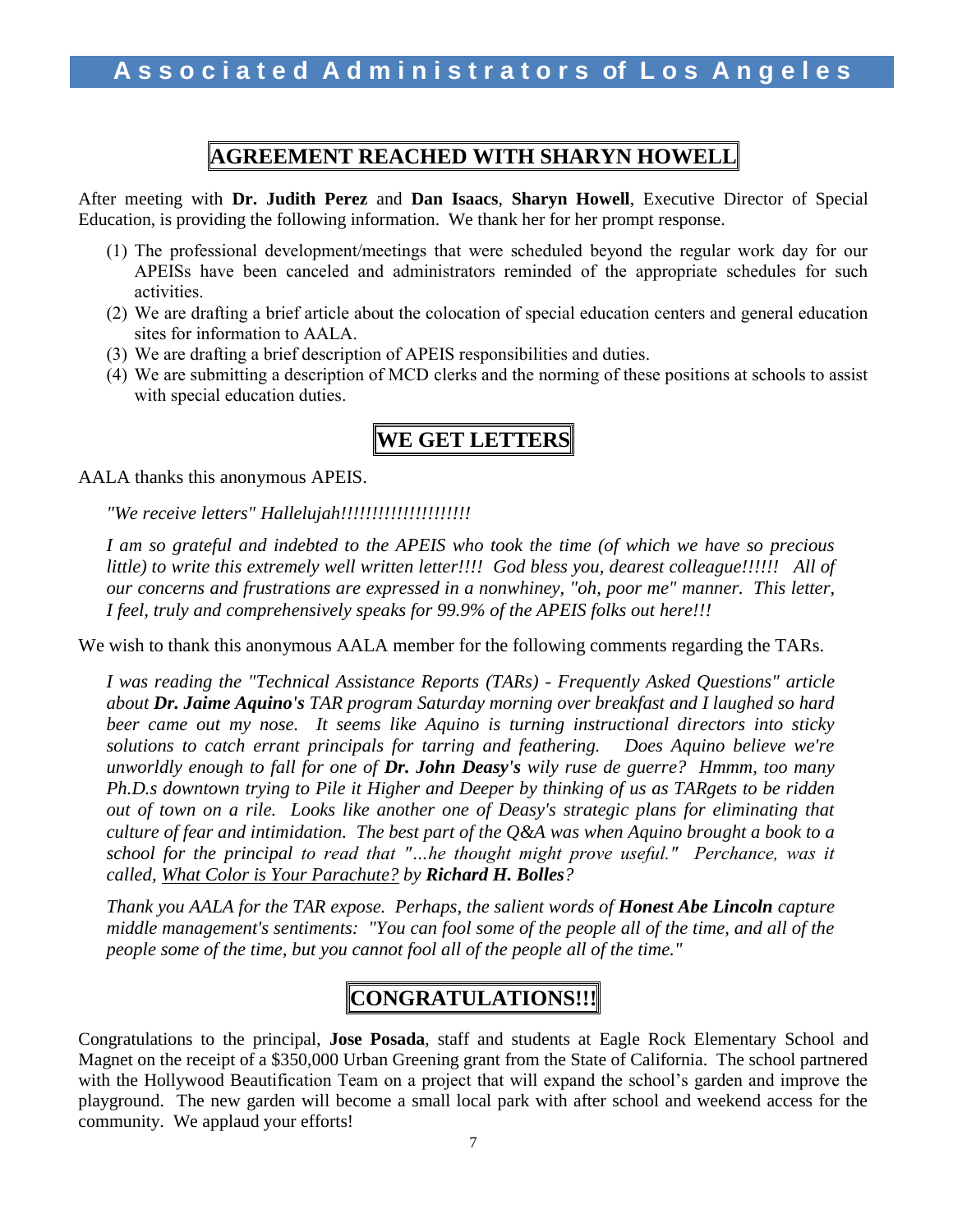| <b>EVENT</b>                                   | <b>DATE</b>                  | <b>CONTACT</b>                       |  |  |  |  |
|------------------------------------------------|------------------------------|--------------------------------------|--|--|--|--|
| Jean Anita Mitchell's Retirement Dinner        | September 21, 2012           | Kelli Davis, 310.925.2857            |  |  |  |  |
| at the Marina Del Rey Marriott                 | $6:00$ p.m.                  |                                      |  |  |  |  |
| <b>Mike Shannon's Retirement Celebration</b>   | September 23, 2012           | Dale Reinert,                        |  |  |  |  |
| at Ports O'Call Restaurant                     | 12:00 p.m.                   | dale.reinert@lausd.net               |  |  |  |  |
| Yom Kippur                                     | September 26, 2012           |                                      |  |  |  |  |
| <b>Unassigned Day for Single Track Schools</b> |                              |                                      |  |  |  |  |
| <b>Maxine Hammond's Retirement Event at</b>    | September 30, 2012           | <b>Jesus Bastidas</b> , 323.564.1431 |  |  |  |  |
| the DoubleTree Hotel                           | 11:30 a.m.                   |                                      |  |  |  |  |
| <b>National Principals Month</b>               | October 1-31, 2012           | http://www.nassp.org/NATIONAL-       |  |  |  |  |
|                                                |                              | PRINCIPALS-MONTH                     |  |  |  |  |
| Welcome to Retirement Reception at Taix        | October 1, 2012              | <b>Charlotte Lerchenmuller,</b>      |  |  |  |  |
| Restaurant (ACSA-R)                            | $2:00$ p.m. $-4:00$ p.m.     | clerch@aala.us or 213.484.2226       |  |  |  |  |
| MSPO Meeting at Porter Middle School           | October 3, 2012              | Scott Schmerelson, sschme1@lausd.net |  |  |  |  |
|                                                | 8:00 a.m.                    |                                      |  |  |  |  |
| <b>AALA Representative Assembly Meeting</b>    | October 4, $20\overline{12}$ | AALA Office, 213.484.2226            |  |  |  |  |
| at AALA Office                                 | 4:30 p.m.                    |                                      |  |  |  |  |
| CalSTRS Pre-Retirement Workshop at             | October 4, 2012              | Maria Voigt, 213.241.6365            |  |  |  |  |
| <b>Beachy ES Auditorium</b>                    | $4:00$ p.m.                  |                                      |  |  |  |  |
| CalSTRS Pre-Retirement Workshop at             | October 11, 2012             | Maria Voigt, 213.241.6365            |  |  |  |  |
| <b>Marlton School Auditorium</b>               | $4:00$ p.m.                  |                                      |  |  |  |  |
| AALA Alumni Luncheon at The Center at          | October 17, 2012             | AALA Office, 213.484.2226            |  |  |  |  |
| Cathedra Plaza                                 | 11:30 a.m.                   |                                      |  |  |  |  |
| CalSTRS Pre-Retirement Workshop at             | October 17, 2012             | Maria Voigt, 213.241.6365            |  |  |  |  |
| <b>Belvedere ES Auditorium</b>                 | $4:00$ p.m.                  |                                      |  |  |  |  |
| CalSTRS Pre-Retirement Workshop at             | October 18, 2012             | Maria Voigt, 213.241.6365            |  |  |  |  |
| Parmelee ES Auditorium                         | $4:00$ p.m.                  |                                      |  |  |  |  |
| Retirement Party for Cynthia Tollette at       | October 21, 2012             | Stephanie Lewis, slewis1@lausd.net   |  |  |  |  |
| Maggiano's at Farmers Market                   | 11:00 a.m.                   |                                      |  |  |  |  |

**CALENDAR**

### **IN MEMORIAM**

**Arthur Curtis—**Former assistant principal of Nobel Middle School. Arthur retired on June 27, 1974, and we just learned that he passed on February 2, 2009.

**Josephine Jimenez—Former director of instruction and operations administrator at the former Senior High** Schools Division and principal and assistant principal at Hamilton High School. Josephine retired on June 30, 1993, and passed away at 100 years of age on September 15, 2012. At her request, private services will be held on Friday, September 21, 2012. Please contact her daughter-in-law, **Virginia Jimenez**, at 323.459.0432 or civp@usa.net for more information.

**Vincent Laura—**Former coordinator of Alternative Year-Round Schools Programs, Priority Housing Programs and principal of Overland Avenue School. Vincent retired on June 29, 1984, and passed away on September 12, 2012. Services will be held on Friday, September 21, 2012, at 11:00 a.m. at St. John Fisher Catholic Church, 5448 Crest Road, Rancho Palos Verdes, 90275, 310.377.5571.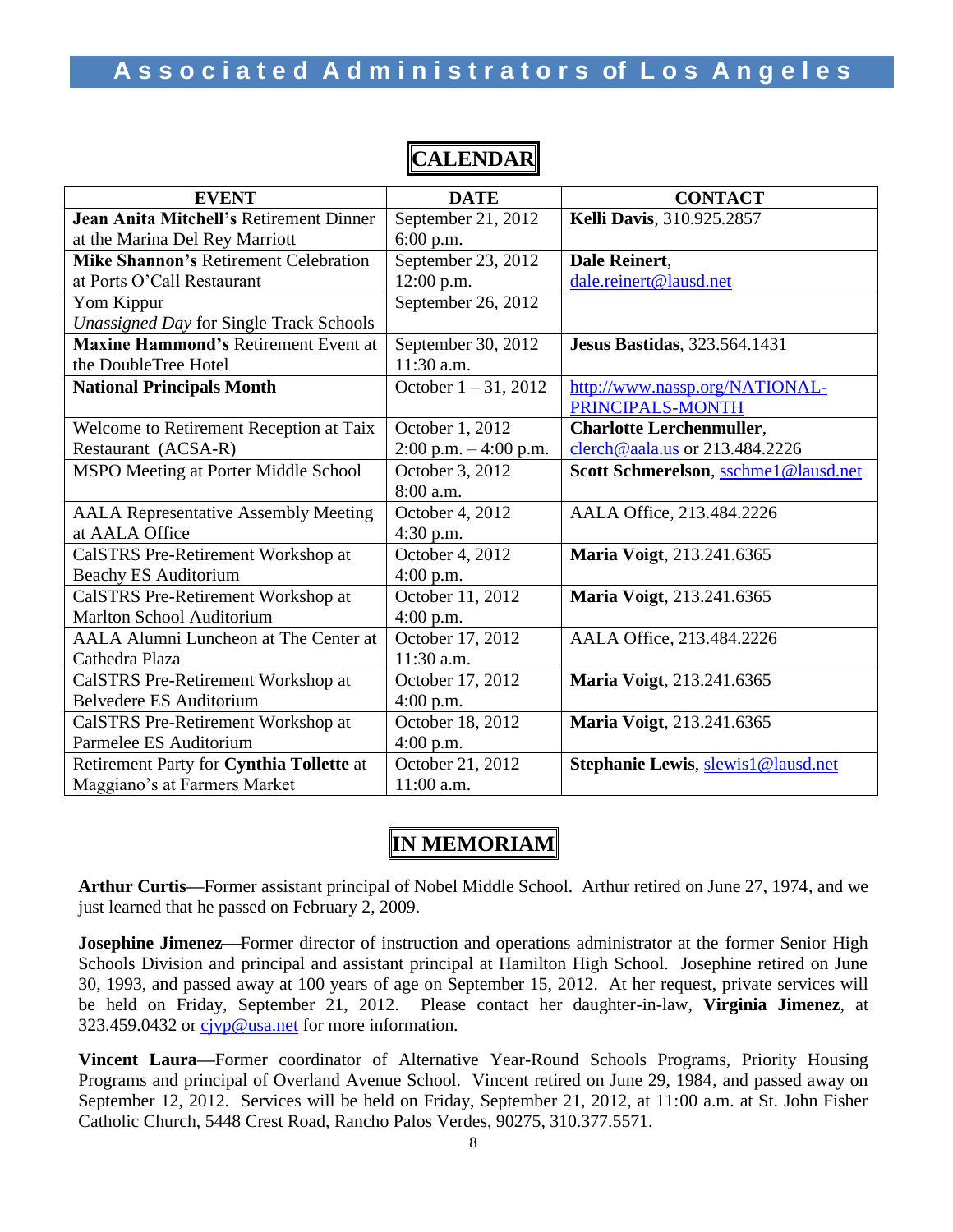### **UCLA DOCTORATE OF EDUCATION (ED.D.) IN EDUCATIONAL LEADERSHIP**

UCLA is accepting applications for its Fall 2013 Ed.D. Cohort. They are seeking educators who are committed to improving education within the context of a K-16 doctoral program. Each cohort embarks on a practitioner-oriented three-year experience in a supportive environment with outstanding faculty and expert educational practitioners. Established in 1993, UCLA's small, student-focused Ed.D. program is committed to preparing educators to advance educational organizations and improve educational outcomes for children, youth and adults. For further information or to RSVP for an information session, e-mail [eddinfo@gseis.ucla.edu,](mailto:eddinfo@gseis.ucla.edu) call 310.206.1673, or visit: [www.edd.gseis.ucla.edu.](http://www.edd.gseis.ucla.edu/) **Application deadline: February 1, 2013.**

## **POSITIONS AVAILABLE**

*Minimum Qualifications: Candidates are responsible for making sure all the District requirements have been met. Please do not contact AALA for information regarding positions; use the contact phone number provided in the announcement or go to [http://www.teachinla.com/admin\\_vacancies/](http://www.teachinla.com/admin_vacancies/) for more detailed requirements for positions and employment updates.*

| <b>POSITION</b>                 | <b>LOCATION</b>          | <b>CONTACT</b>                     | <b>DEADLINE</b>    |
|---------------------------------|--------------------------|------------------------------------|--------------------|
| <b>CHIEF OPERATING OFFICER</b>  | L.A.'s Promise           | http://www.laspromise.org/ab       |                    |
| (COO)                           |                          | out/join-our-team.php              | Until Filled       |
| <b>DIRECTOR OF TEACHING AND</b> | L.A.'s Promise           | http://www.laspromise.org/ab       |                    |
| <b>LEARNING</b>                 |                          | out/join-our-team.php              | Until Filled       |
|                                 |                          |                                    |                    |
| PRINCIPAL, SECONDARY            | San Fernando Middle      | Joseph Nacorda,                    | 5:00 p.m.          |
| MST 45G, E Basis                | School (ESC North)       | <b>Instructional Director,</b>     | Friday             |
|                                 |                          | jcn9591@lausd.net or               | September 21, 2012 |
|                                 |                          | 818.654.3600                       |                    |
| PRINCIPAL, OPPORTUNITY          | Richard A. Alonzo        | Regina Awtry, Coordinator,         | 5:00 p.m.          |
| <b>HIGH SCHOOL</b>              | CDS (Options             | rawtry@lausd.net                   | Friday             |
| MST 42G, E Basis                | Programs)                |                                    | September 21, 2012 |
| PRINCIPAL, ELEMENTARY           | <b>Alexander Science</b> | <b>Judy Utvich</b> , Instructional | 5:00 p.m.          |
| MST 40G, E Basis                | Center (ESC West)        | Director, 310.914.2100             | Monday             |
|                                 |                          |                                    | September 24, 2012 |
| <b>ASSISTANT PRINCIPAL, SCS</b> | Panorama High            | Dr. Paula Nelson,                  | $5:00$ p.m.        |
| MST 40G, B Basis                | School (ISIC)            | Instructional Director,            | Monday             |
|                                 |                          | 213.241.0100                       | September 24, 2012 |
| ASSISTANT PRINCIPAL,            | <b>Carlson Home</b>      | Regina Awtry, Coordinator,         | $5:00$ p.m.        |
| <b>SPECIAL EDUCATION</b>        | Hospital School          | rawtry@lausd.net                   | Wednesday          |
| MST 38G, B Basis                | (Options Programs)       |                                    | September 26, 2012 |
| <b>SENIOR COORDINATOR</b>       | <b>Charter Schools</b>   | Human Resources,                   | 5:00 p.m.          |
| MST 42G, E Basis                | Division                 | 213.241.6886                       | Wednesday          |
|                                 |                          |                                    | September 26, 2012 |
|                                 |                          |                                    | or until filled    |

### **PREVIOUSLY ANNOUNCED POSITIONS**